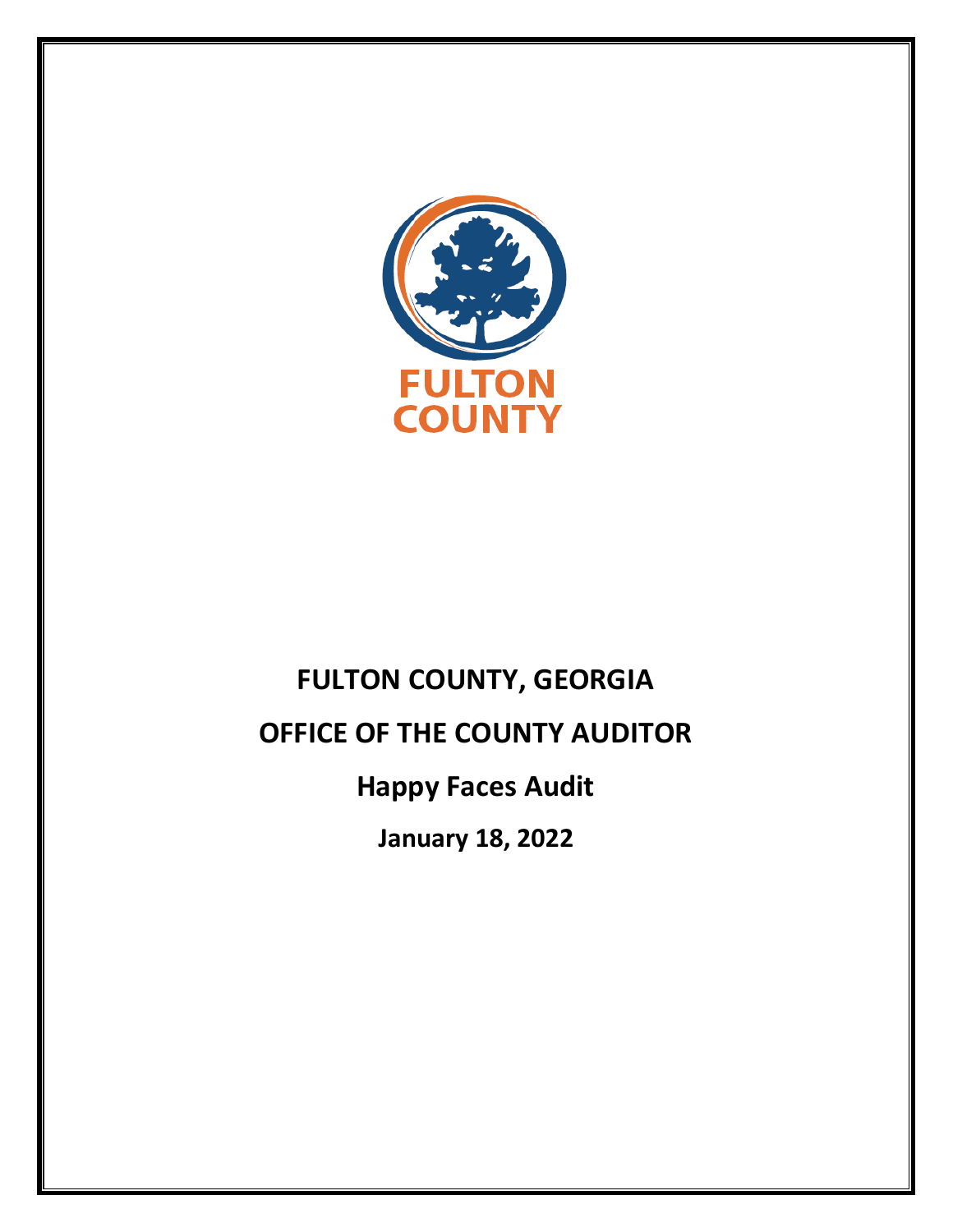# **TABLE OF CONTENTS**

| Finding 6 - Happy Faces Pay Periods Do Not Coincide with Fulton County Pay Periods  5 |
|---------------------------------------------------------------------------------------|
|                                                                                       |
|                                                                                       |
|                                                                                       |
|                                                                                       |
|                                                                                       |
|                                                                                       |
|                                                                                       |
|                                                                                       |
|                                                                                       |
|                                                                                       |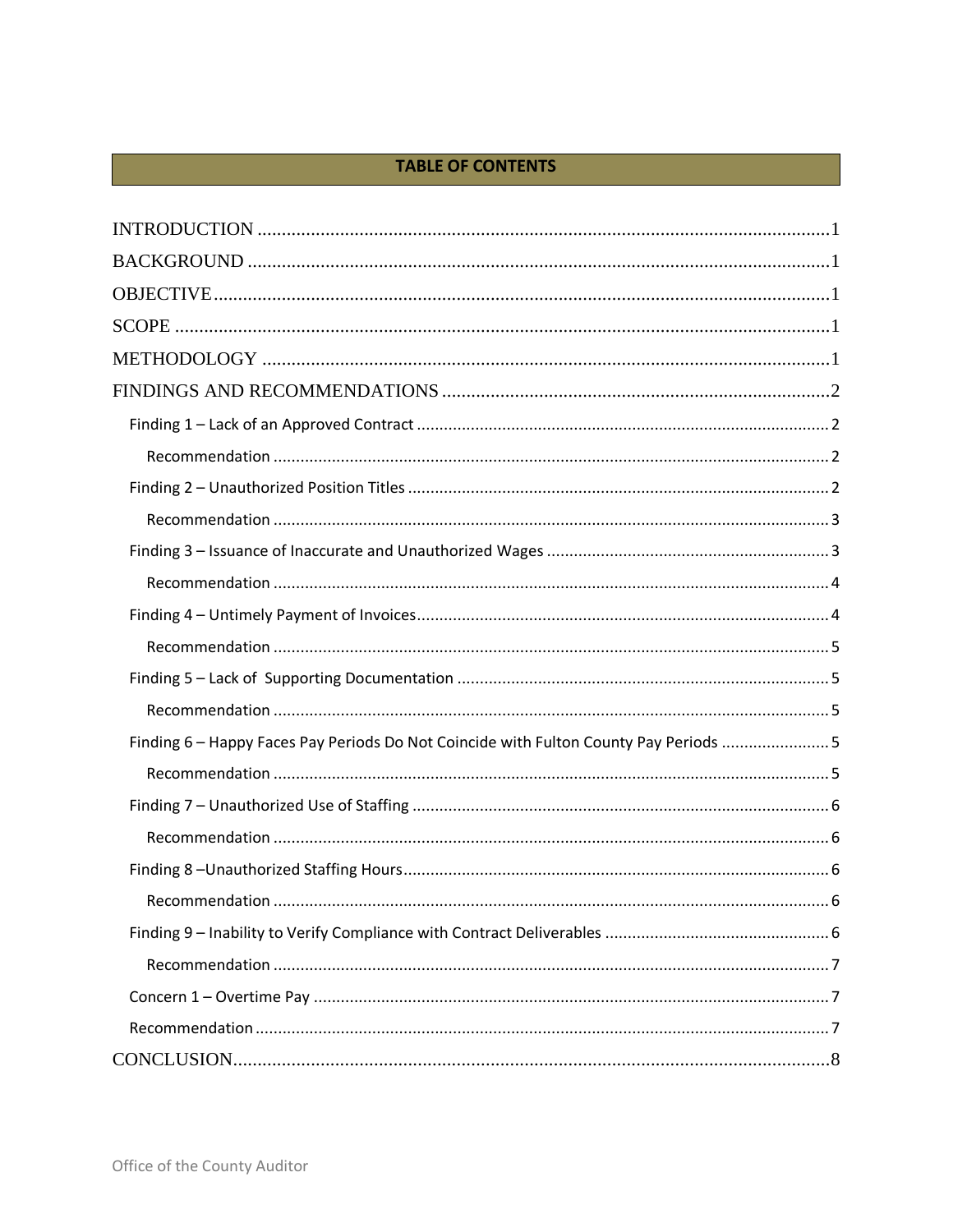#### <span id="page-2-0"></span>**INTRODUCTION**

The Happy Faces Audit was conducted as a special request from Commissioner Liz Hausmann, District 1.

#### <span id="page-2-1"></span>**BACKGROUND**

Happy Faces have placed personnel in a wide variety of fields since 1995. While the company embraces technology to further their efficiencies and cost-effectiveness, the leadership has not lost sight of the time-tested concept of one on one, face-to-face interaction with their customers and employees. Happy Faces began as a service-oriented company and seeing a need to change the manner in which people found employment, they based their model on the simple premise that happy people make the best employees and the best employees make the happiest customers.

Many departments within Fulton County have procured the services of Happy Faces to assist with their staffing needs. A few of those departments include the Department of Community Development, Senior Services, Tax Assessor, Registration and Elections, Magistrate Court, and Superior Court. The departments we reviewed were Registration and Elections, Senior Services, and Community Development.

#### <span id="page-2-2"></span>**OBJECTIVE**

The objective of the audit was to determine compliance as it relates to the contract deliverables. In addition, we evaluated the adequacy of controls over the contract management process to determine whether those controls are operating in an efficient and effective manner.

#### <span id="page-2-3"></span>**SCOPE**

The scope of the audit was from January 1, 2020 – August 31, 2021.

#### <span id="page-2-4"></span>**METHODOLOGY**

We conducted this audit in accordance with Generally Accepted Government Auditing Standards (GAGAS). Those standards require that we plan and perform the audit to obtain sufficient, appropriate evidence to provide a reasonable basis for our findings and conclusions based on our audit objectives.

To achieve our audit objectives, we reviewed the following documentation:

- Departmental contracts for calendar years 2020-2021
- Departmental organizational charts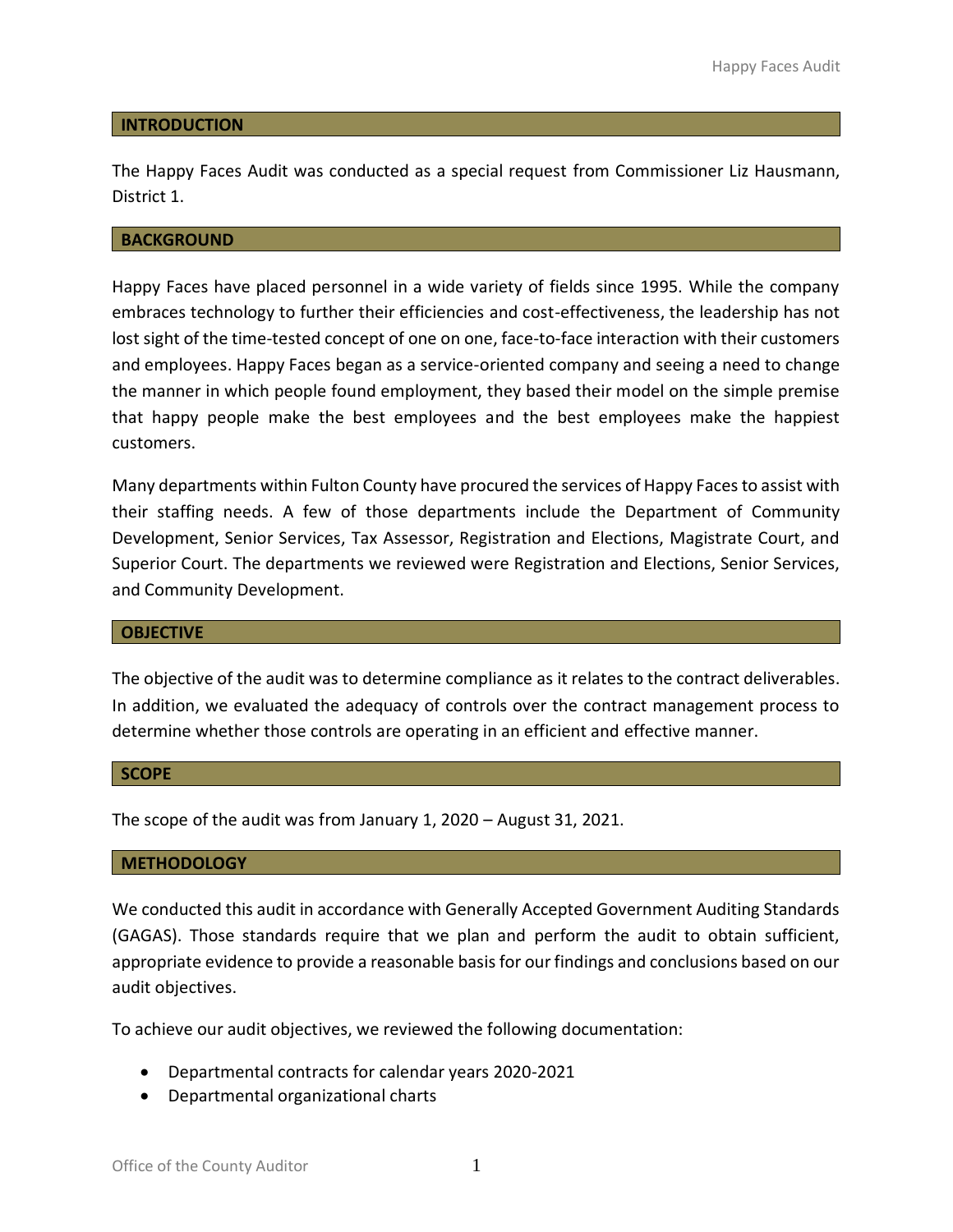- Copies of 2020-2021 adopted budgets
- Copies of supporting documentation (i.e., invoices, timesheets)
- Copies of criminal background investigations completed on personnel provided by Happy Faces (Happy Faces)
- Copies of emergency procurements

Additionally, we interviewed key staff within the departments to determine the established processes and procedures related to contractual management and performed walkthroughs to observe key processes and procedures related to the day-to-day operations.

We believe the evidence obtained provides a reasonable basis for our findings and conclusions based on our audit objectives. Our findings and recommendations are detailed below.

# <span id="page-3-0"></span>**FINDINGS AND RECOMMENDATIONS**

# <span id="page-3-1"></span>**Finding 1 – Lack of an Approved Contract**

The Department of Purchasing's Standard Operating Procedures (SOPs) states that any procurement that requires the approval and execution of a written contract, regardless of the amount (i.e., professional services) must be approved by the Board of Commissioners. During our review of transactions within the Registration and Elections Department, we noted there was no approved contract for the invoices we sampled for the months of January and April, 2021; however, the contractor was still providing services during this time. We were informed that the contract was presented to the Board of Commissioners, but was not approved until July, 2021. The absence of an approved contract negates any reliable record of the rights, responsibilities, and obligations of the involved parties.

#### <span id="page-3-2"></span>**Recommendation**

Management needs to ensure compliance with departmental SOPs and ensure all vendors have complied with the procurement process prior to administering services.

# <span id="page-3-3"></span>**Finding 2 – Unauthorized Position Titles**

Contracts are important because they outline expectations for both parties, protect both parties if those expectations aren't met and lock in the price that will be paid for services.

# *Registration and Elections*

The contract between Happy Faces and the Registration and Elections Department specifies the positions the contractor will provide. Upon our review of invoices, we discovered positions that were not reflected in the contract (i.e., Registration and Election Security, Executive Assistant, Registration and Elections Systems Specialist, etc.).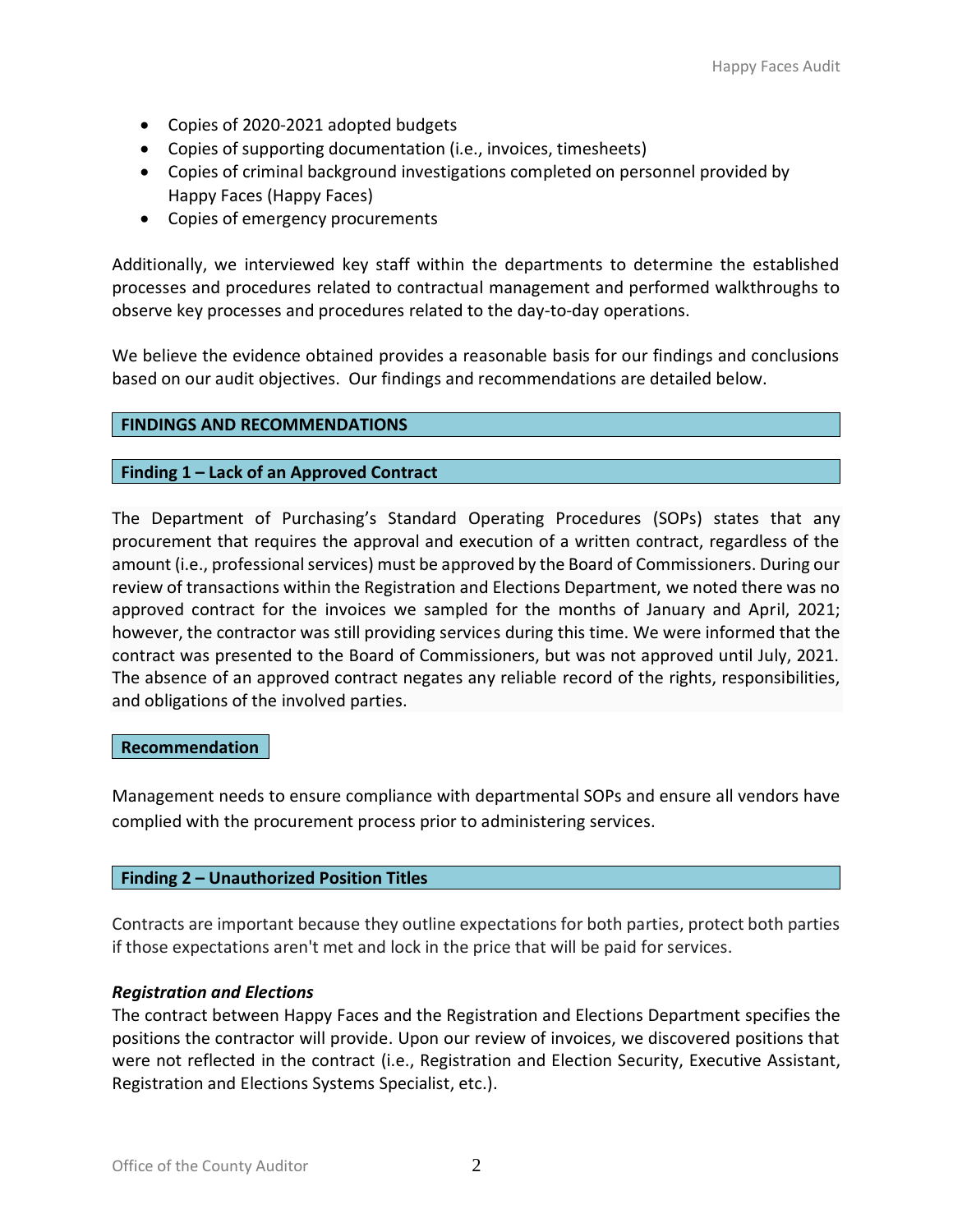# *Senior Services*

The contract between Happy Faces and the Senior Services Department outlines position titles and hourly rates for each position. We noted two (2) positions that were not approved in the Senior Services contract but were compensated. Those positions were the "Line Dance Instructor" and the "Program Coordinator."

# *Community Development*

We also noted the position titled "Senior Lead Project Coordinator" was compensated for the Community Development Department, although it was not listed in the contract.

Management did not ensure compliance with the specificity of the contract. Failure to properly review invoices in comparison with the contract to ensure proper billing of the approved staff outlined in the contract could result in unauthorized charges and unexpected increases within the budget. Furthermore, this presents the risk of exceeding the approved total contract compensation amount.

#### <span id="page-4-0"></span>**Recommendation**

We recommend the department adheres to the labor distribution outlined in the contract. Additionally, if amendments are necessary, it should be reflected in written form and approved by management.

#### <span id="page-4-1"></span>**Finding 3 – Issuance of Inaccurate and Unauthorized Wages**

The Happy Faces contracts specify the compensation for the positions, to include the overtime bill rate.

#### *Registration and Elections*

We were unable to align some of the bill rates and the overtime bill rates reflected on the invoices to the bill rates outlined in the contract. For example, the Registration and Elections-VEO (Voter Education Outreach), the Registration and Elections Instructor, and the Registration and Elections Coordinator I overtime rates did not align with the contractual rates.

#### *Senior Services*

During our review, we noted five (5) positions that were not paid the hourly wage listed on the contract. (*See chart below for reference*).

| <b>Position</b> |
|-----------------|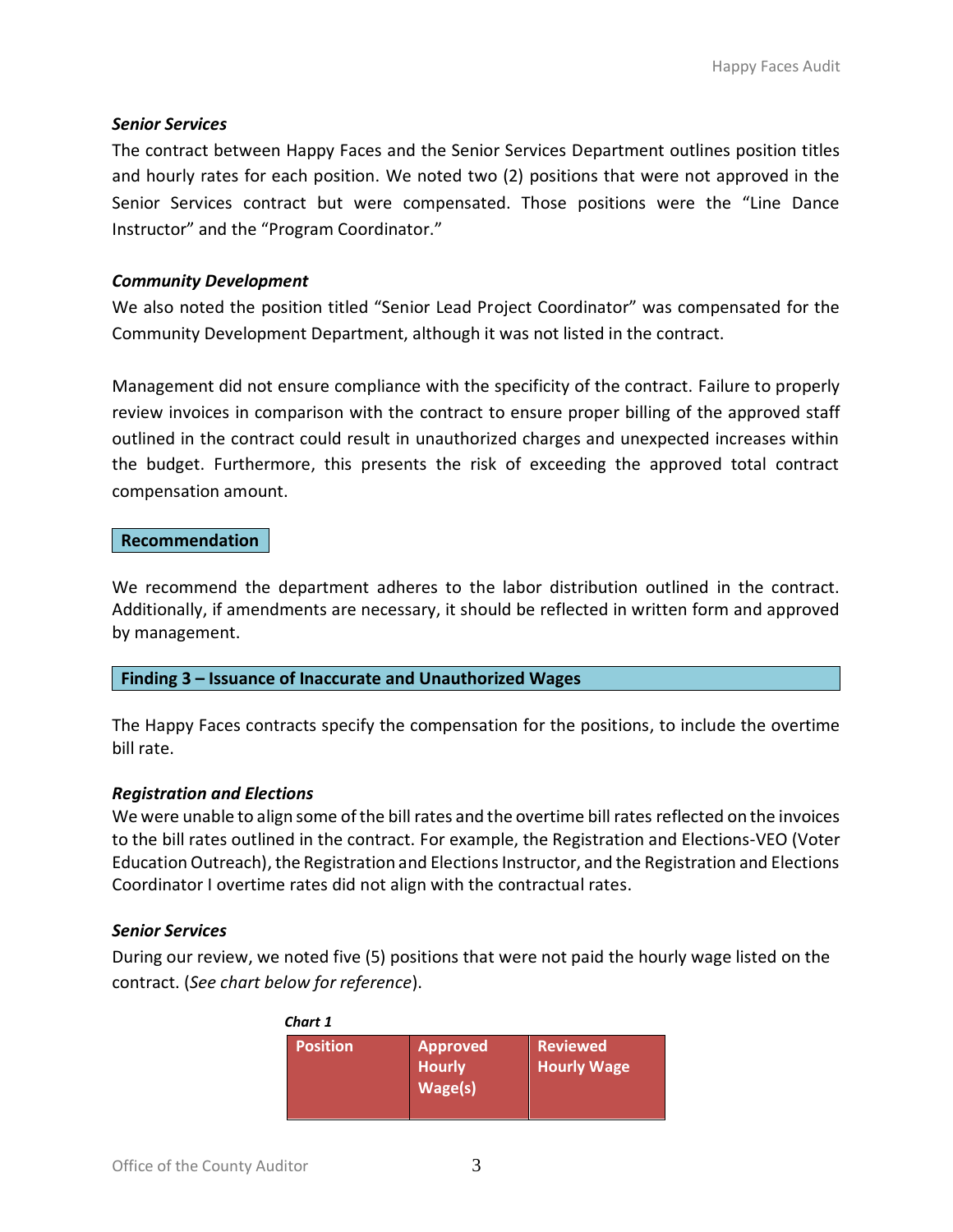| <b>Social Service</b><br>Coordinator | \$22.00<br>\$28.60<br>\$27.72 | \$29.54            |
|--------------------------------------|-------------------------------|--------------------|
| <b>Fitness</b><br><b>Instructor</b>  | \$22.57<br>\$17.63<br>\$22.04 | \$22.31<br>\$25.60 |
| <b>Art Instructor</b>                | \$22.57<br>\$17.63<br>\$22.04 | \$23.29            |
| Computer<br><b>Instructor</b>        | \$22.57<br>\$17.63<br>\$22.04 | \$23.82            |
| <b>Administrative</b><br>Clerk       | \$13.71<br>\$17.82<br>\$17.27 | \$19.50            |

Management did not comply with the labor distribution reflected in the contract. Incompliance with the contract's labor distribution may cause an overrun of budgeted funds.

# <span id="page-5-0"></span>**Recommendation**

We recommend management provide proper oversight of compensation to ensure proper approval and payment of wages, budgetary oversight and contract compliance.

# <span id="page-5-1"></span>**Finding 4 – Untimely Payment of Invoices**

According to Fulton County's purchase order agreement, invoices received for payment should be paid within thirty (30) days after receipt of a proper invoice.

#### *Registration and Elections*

During our review, we noted that of the one-hundred and twenty invoices (120) sampled from the Registration and Elections Department, fifty-three (53), or 44%, were not paid timely. Management informed us that untimely payments were due to the delay in the approval of the contract.

#### *Senior Services*

We also noted twenty (20), or 36%, of the fifty-five (55) Senior Services invoices were not submitted timely for payment.

#### *Community Development*

During our review of the Community Development invoices, we noted ten (10) of the thirty (30) invoices reviewed, or 33%, were not paid timely.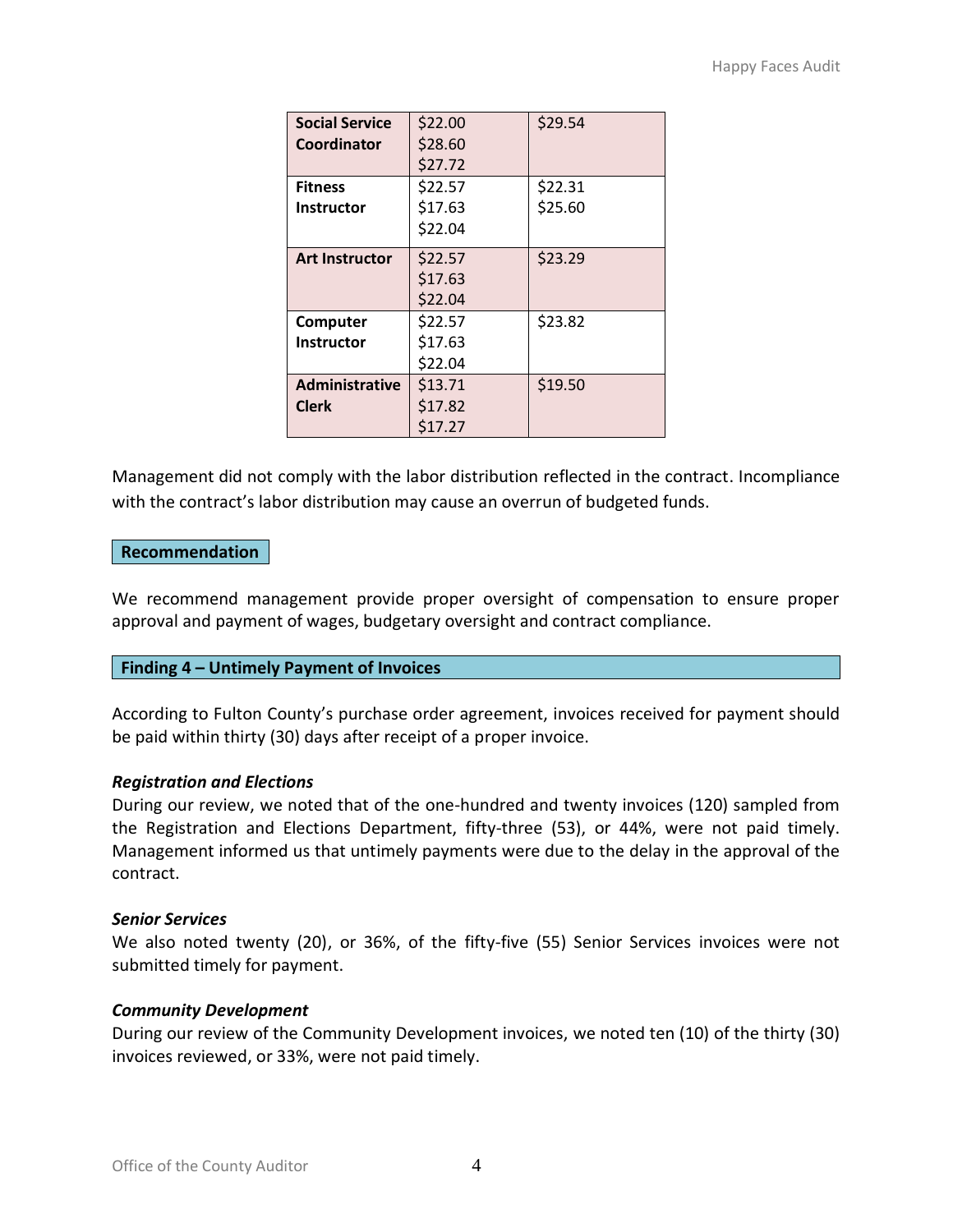The departments failed to comply with the stipulations of the agreement. Failure to process timely payments may cause unnecessary late fees, hinder relationships with vendors, and create accounting and reporting issues.

#### <span id="page-6-0"></span>**Recommendation**

We recommend all invoices are paid timely to comply with purchasing standards. Furthermore, the department should implement procedures that outlines the timely receipt of goods and submission of invoices for payment.

#### <span id="page-6-1"></span>**Finding 5 – Lack of Supporting Documentation**

Supporting documentation provides a record of events and activities and evidence of what has transpired. Proper documentation also provides information for researching discrepancies. We sampled invoice files for transactions that occurred during the scope of our audit and noted that the Registration and Elections Department did not submit records for bill rate changes, credits, or title changes that were reflected on the invoices. Additionally, the department was unable to provide documentation of the approval for the contractors to continue to provide services without an active contract. This is the result of inadequate management and oversight of the contract. Failure to maintain supporting documentation may cause overpayment of expenses, unauthorized charges, lack of County oversight, and incorrect financial reporting.

#### <span id="page-6-2"></span>**Recommendation**

Good recordkeeping is vital to providing accurate and substantive information. To ensure the accuracy of records/files, we recommend that an effective recordkeeping system be implemented. Additionally, supervisory reviews of these records should be performed on a consistent basis so any issues can be readily identified and remedied.

#### <span id="page-6-3"></span>**Finding 6 – Happy Faces Pay Periods Do Not Coincide with Fulton County Pay Periods**

According to the contract between Happy Faces and the Senior Services Department, "The Contractor's pay periods should coincide with the County's pay period." The County's pay periods are on a bi-weekly basis. During our review, we determined that invoices submitted by Happy Faces do not coincide with the County's pay period. As such, there is noncompliance with the language reflected in the contract. Failure to comply with contract guidelines, as it relates to coinciding pay periods, may cause errors in payment and incorrect financial reporting.

#### <span id="page-6-4"></span>**Recommendation**

We recommend management consistently monitor the management of the contract to ensure proper execution.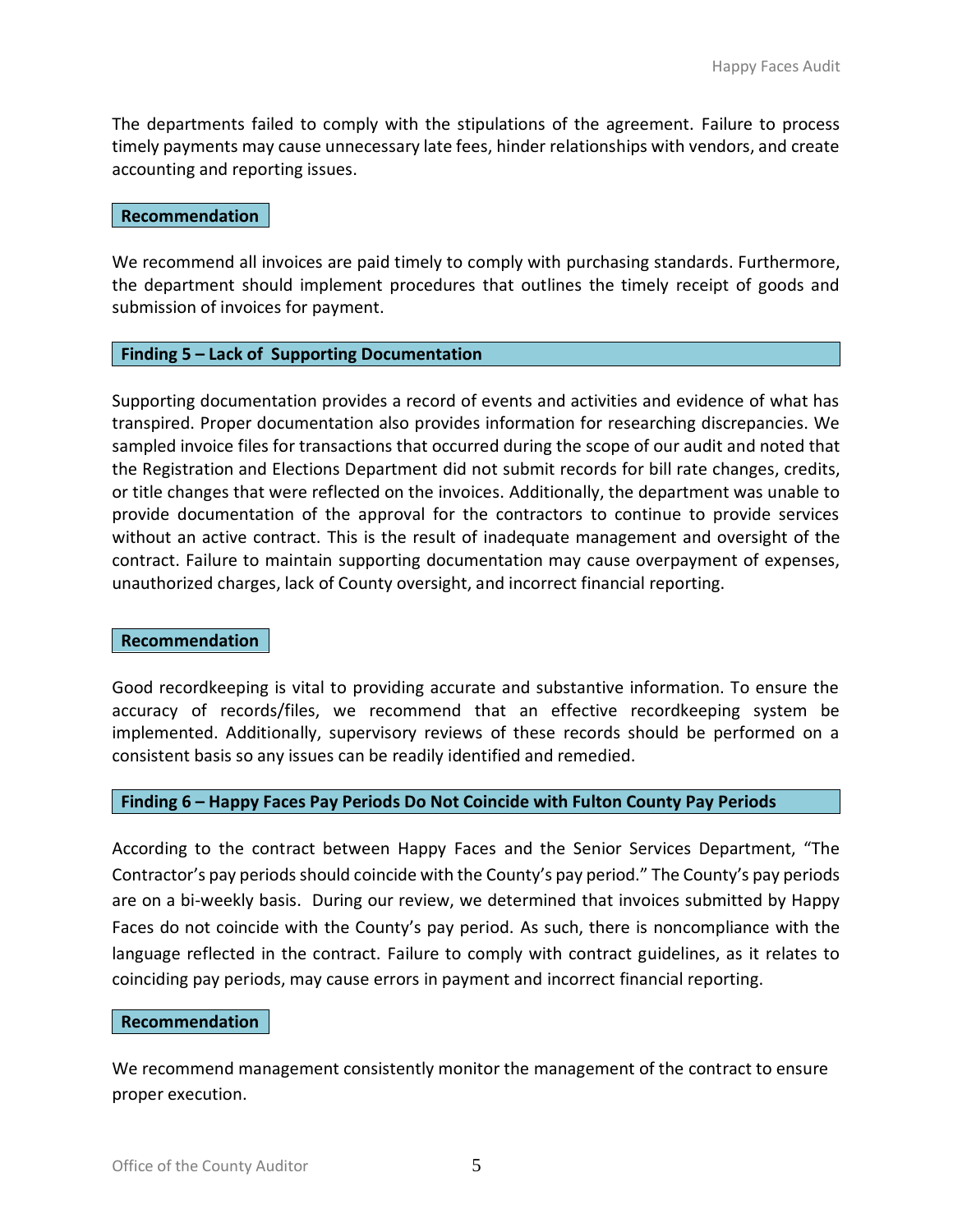# <span id="page-7-0"></span>**Finding 7 – Unauthorized Use of Staffing**

Pursant to our review of the contract between Happy Faces and the Senior Services Department, the need for one Fitness Instructor was identified and agreed upon. However, Happy Faces employed five (5) Fitness Instructors, as well as one Line Dance Instructor. The Line Dance Instructor was not an approved position within the contact. According to the department, the Line Dance Instructor was included in the broad category of Fitness Instructor**.** We were advised by management that the number of positions included in the contract was initially part of an analysis to calculate the original budget request to use Happy Faces. The department has advised that the column entitled "# of positions" is not appropriate for the current contract and needs to be amended in the next contract. Failure to properly staff positions, as outlined in the contract, may cause unauthorized budget increases and cause costs to exceed the contract amount.

#### <span id="page-7-1"></span>**Recommendation**

We recommend management amend the contract to provide a true and accurate reflection of the staffing needs within the department. Additionally, the contract should outline the specific needs of the department and include a clause that the amount will not exceed said dollar amount to allow for additional staffing needs as they arise and to remain within budgeted amounts.

#### <span id="page-7-2"></span>**Finding 8 –Unauthorized Staffing Hours**

The contract between Happy Faces and the Community Development Department states that contractors will work approximately 29.5 hours/week. During our review, we noted seventeen (17) of the thirty (30) items reviewed showed contractors that exceeded the 29.5 hours/week. We were informed that staff were allowed to work overtime due to the department not being fully staffed. We requested a copy of the official approval for overtime; however, this information was not provided to our office. Failure to ensure hours worked by staff are in compliance with the agreed upon contract may potentially lead to unexpected increases within the budget. Furthermore, this presents the risk of exceeding the approved total contract compensation amount.

#### <span id="page-7-3"></span>**Recommendation**

We recommend management provide proper monitoring and oversight to ensure hours worked by staff are in compliance with the contract to ensure budgetary oversight and contract compliance.

#### <span id="page-7-4"></span>**Finding 9 – Inability to Verify Compliance with Contract Deliverables**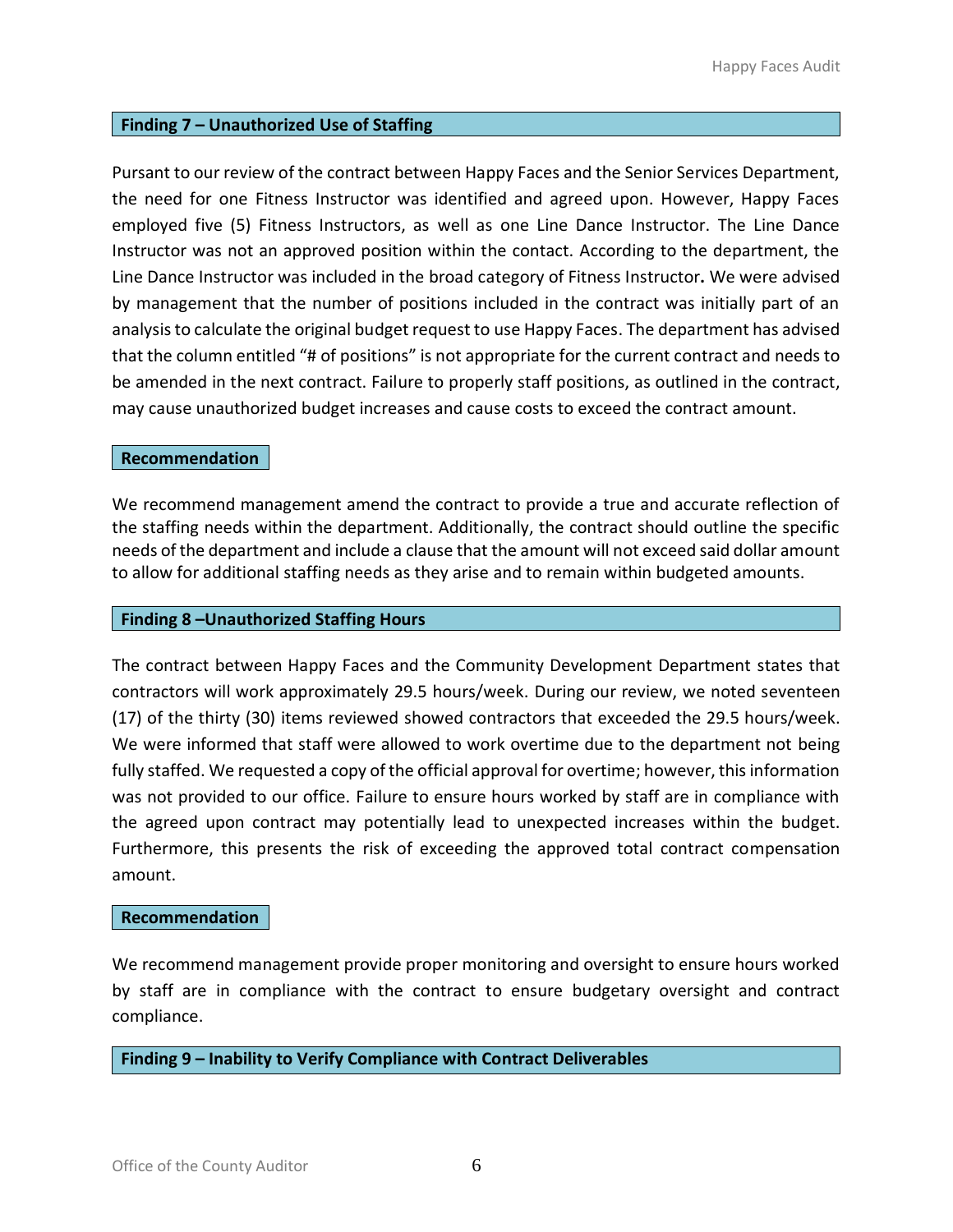The County's Standard Operating Procedures for the department of Purchasing and Contract Compliance states, "Administration is the process of managing, monitoring and administering contracts to ensure the contractor's performance meets the contract requirements." It further states, "The Contract Administrator's key responsibilities are to review and monitor the contractor's expenditures to ensure expenditures are eligible expenses and are in compliance with the approved contract budget as well as to review and recommend approval of all payment requests." Our office requested a copy of the executed contract between Happy Faces and the Community Development Department for 2020. This request was made to the Community Development Department, as well as the Department of Purchasing and Contract Compliance. Our office was not provided with a contract that outlines the contract deliverables (compensation, position titles, maximum/minimum hours allowed, and budget information). We were advised that a copy of the contract could not be located. In lieu of this, we were provided with the statewide contract. However, the statewide contract does not include contract deliverables. Therefore, we were unable to verify compliance. The inability to verify compliance with contract deliverables may lead to inconsistent and inadequate monitoring of the contractor's performance.

#### <span id="page-8-0"></span>**Recommendation**

We recommend the department perform adequate and consistent performance monitoring measures to ensure the contractor performs duties in accordance with the contract. We further recommend the department ensure an executed contract is obtained before services are rendered by contractors.

# <span id="page-8-1"></span>**Concern 1 – Overtime Pay**

A written contract ensures that all of the terms of an agreement are documented. The main reason many verbal contracts fail is that parties change, memories fade, and one person's version of events is often different than another's. During our review, we discovered that some contractors (poll technicians) were not provided with their overtime pay as outlined in the employment agreement. We were informed by Happy Faces that they verbally informed all personnel of this classification type that there would be no overtime pay. The dependence on verbal agreements may lead contractors to begin performance under an "agreement" only to find that there are major areas of disagreements.

#### <span id="page-8-2"></span>**Recommendation**

We recommend the utilization of written agreements over verbal agreements. Written agreements provide the ultimate understanding of the agreement between the parties involved,